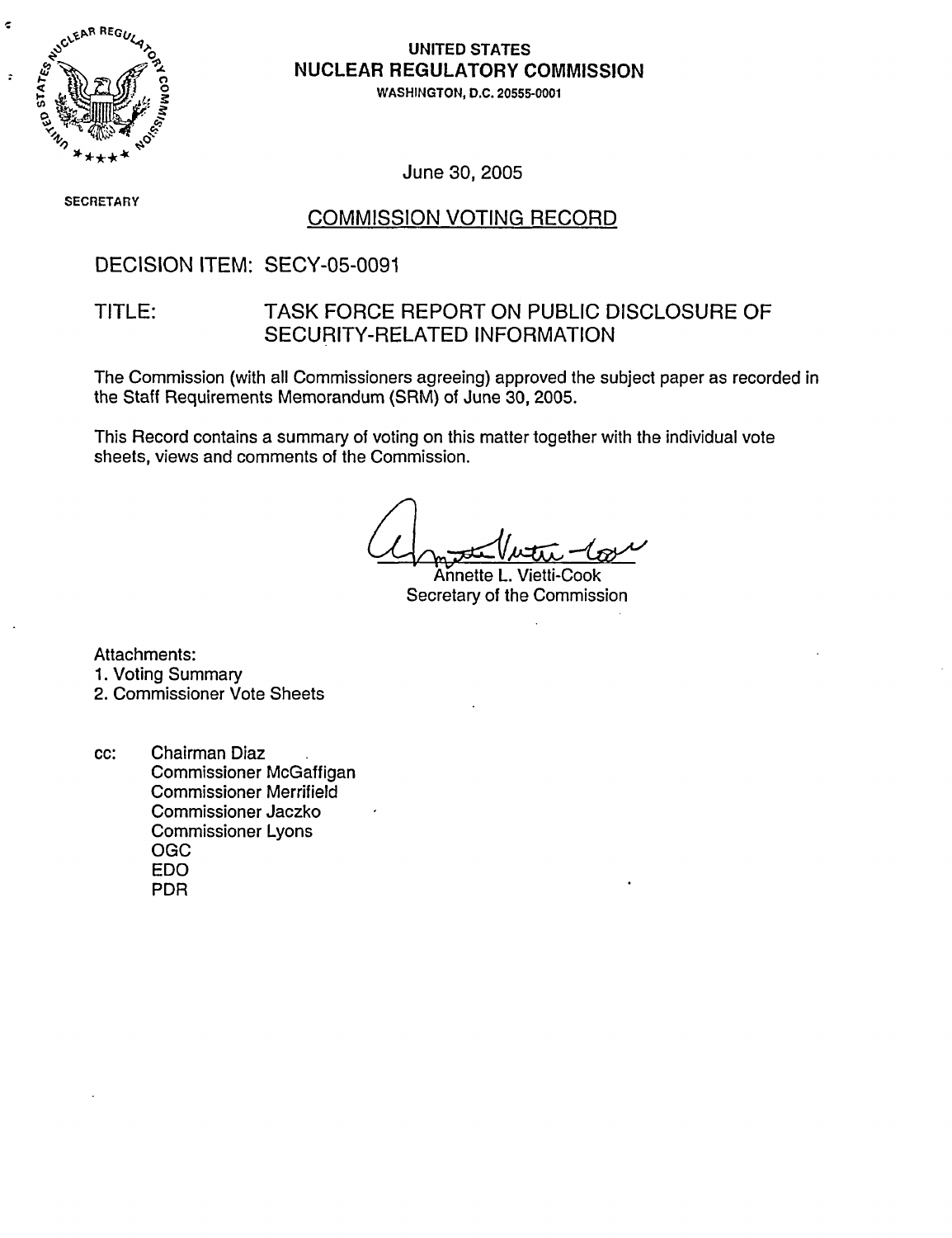### VOTING SUMMARY - SECY-05-0091

 $\ddot{\phantom{0}}$ 

 $\tilde{\bullet}$ 

 $\ddot{\phantom{a}}$ 

### RECORDED VOTES

|                         |              | NOT                                      |             |
|-------------------------|--------------|------------------------------------------|-------------|
|                         |              | APRVD DISAPRVD ABSTAIN PARTICIP COMMENTS | <b>DATE</b> |
| CHRM. DIAZ              | X            | X                                        | 6/8/05      |
| COMR. McGAFFIGAN        | $\mathsf{X}$ | X                                        | 6/6/05      |
| <b>COMR. MERRIFIELD</b> | $\mathsf{X}$ | X                                        | 6/7/05      |
| COMR. JACZKO            | X            | X                                        | 6/13/05     |
| <b>COMR. LYONS</b>      | X            | X                                        | 6/14/05     |

### COMMENT RESOLUTION

In their vote sheets, all Commissioners approved the staff's recommendation and provided some additional comments. Subsequently, the comments of the Commission were incorporated into the guidance to staff as reflected in the SRM issued on June 30, 2005.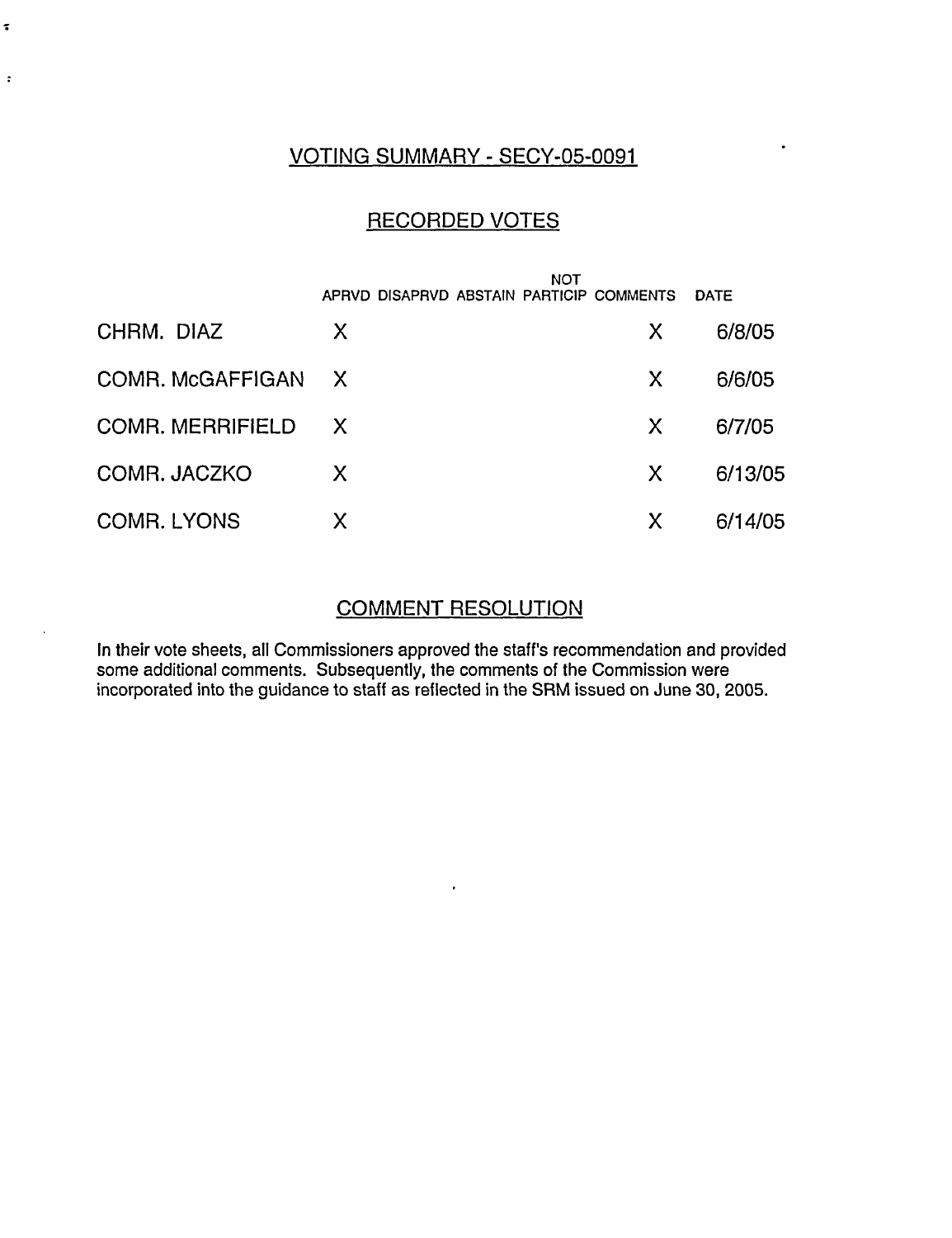# .RESPONSE SHEET

- TO: Annette Vietti-Cook, Secretary
- FROM: CHAIRMAN DIAZ

SUBJECT: **SECY-05-0091- TASK FORCE REPORT ON PUBLIC DISCLOSURE OF SECURITY-RELATED INFORMATION**

w/comments Approved XX Not Participating Disapproved \_\_\_\_\_\_\_ Abstain \_\_\_\_\_\_

COMMENTS:

 $\ddot{\bullet}$ 

I approve, subject to the attached comments.

 $\leftarrow$ **SIGNATI**  $\overline{0}$  s **DATE** 

Entered on "STARS" Yes  $1/$  No \_\_

 $\mathbf{J}$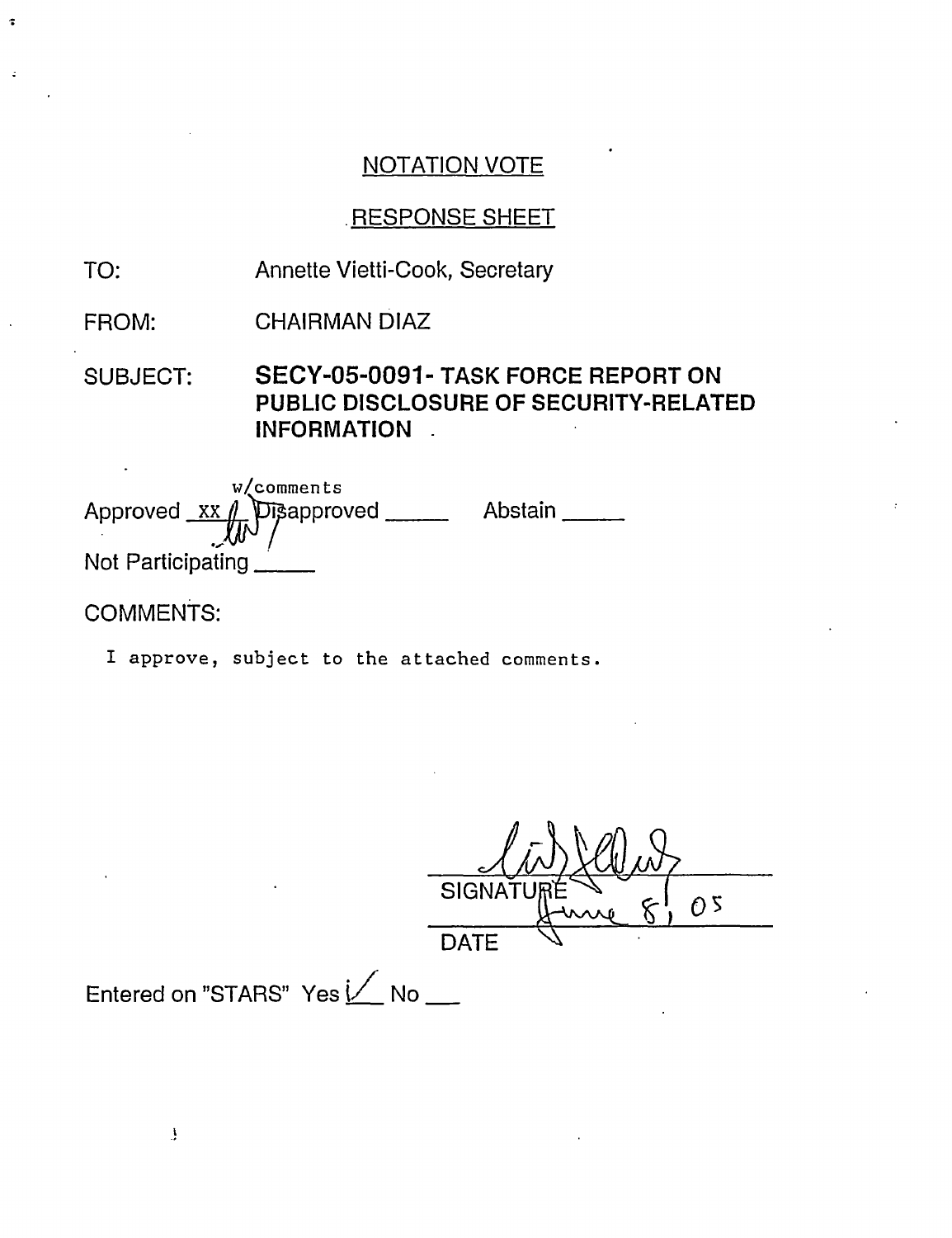#### CHAIRMAN DIAZ'S COMMENTS ON SECY-05-0091

I approve the Task Force recommendation on public disclosure of security-related information. I believe the Task Force has done an excellent job in providing guidance on the appropriate criteria for the disclosure and release of security-related information. The analyses, associated recommendations, and proposed guidance should aid the agency in its commitment to making documentary material available to the public that must or should be disclosed and to protecting the documentary material that must or should be withheld. For example, I believe the agency will greatly benefit by the addition of the proposed guidance on evaluation of security-related information to the NRC Management Directive 3.1 on the Freedom of Information Act. This guidance should enhance the transparency and timeliness of the NRC's decision-making in this area as well as the full and deliberate consideration of the protections available for information that could be useful, or could reasonably be expected to be useful, to a terrorist.

Each of the recommendations is important, from the recommendation that the staff ensure that all agency records within the purview of 5 U.S.C. 552(a)(2) are promptly made available to the public via the agency's Publicly Available Records System (PARS) to the recommendation that the staff clearly articulate appropriate controls relating to information disclosure when requesting that external organizations produce documents containing classified or sensitive unclassified information under NRC contract, grant or other agreement.

I look forward to receipt of the planned staff paper that will request further guidance on several issues and propose revised SISPS disclosure policies. Either in that paper or separately, the staff should advise the Commission of the actions it has taken or plans to take to implement the recommendation regarding contracts, grants or other arrangements for preparation of reports on security-related matters

÷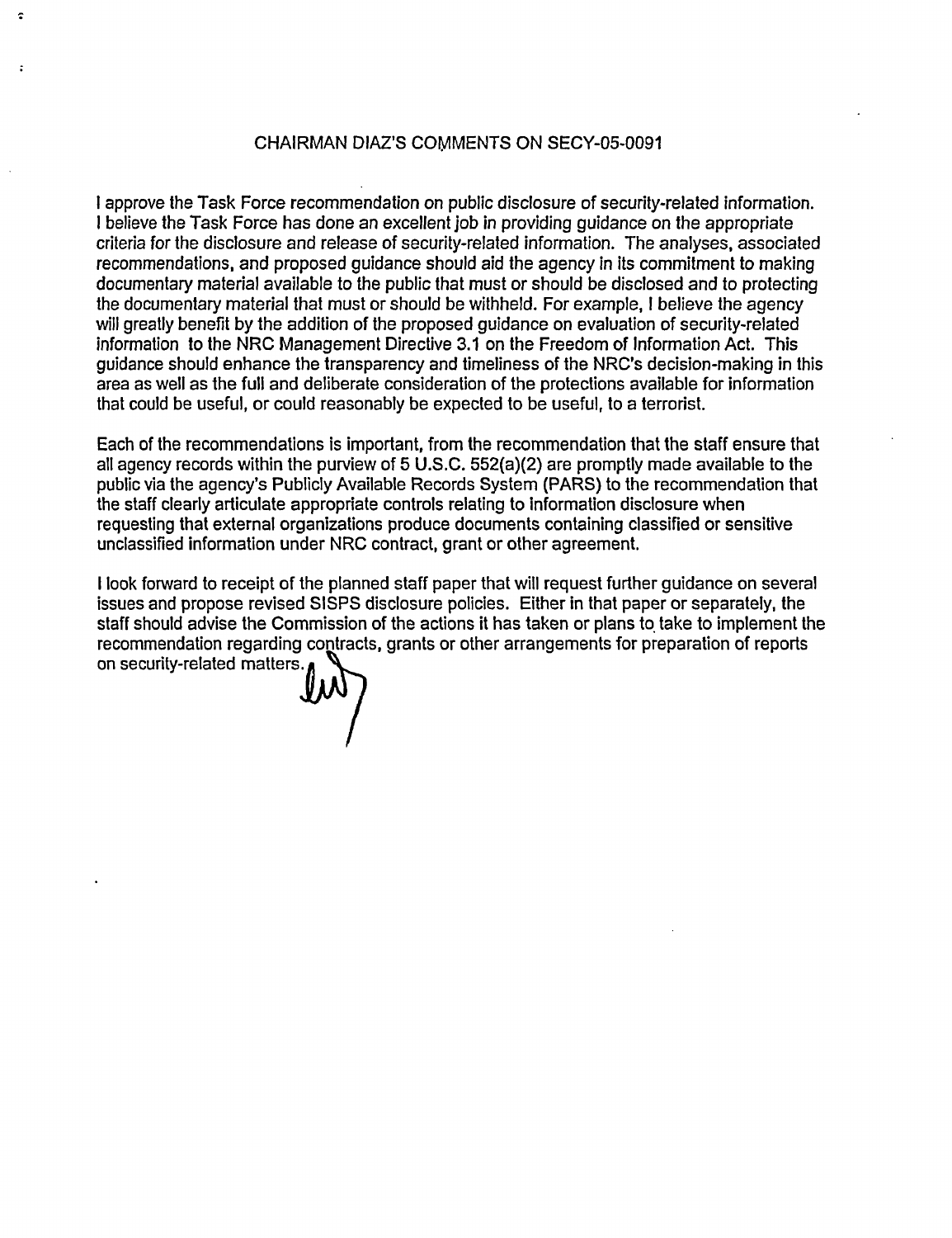### RESPONSE SHEET

TO: Annette Vietti-Cook, Secretary

FROM: COMMISSIONER MCGAFFIGAN

SUBJECT: SECY-05-0091- TASK FORCE REPORT ON PUBLIC DISCLOSURE OF SECURITY-RELATED INFORMATION

w/comments Approved  $\times$  Disapproved  $\times$  Abstain

Not Participating **Not** 

#### COMMENTS:

The task force is to be commended for writing a clear and usable discussion of what materials must be released to the public and what materials may be withheld from public disclosure under the applicable statutes and regulations. Upon completion of Commission voting on this item, I recommend releasing the report to the public. By following the guidance in this document our reasoning for withholding materials should be much clearer, especially for those who only occasionally interact with NRC with' respect to information requests.

**SIGNATURE** ι. 7Ê Entered on "STARS" Yes  $\&$  No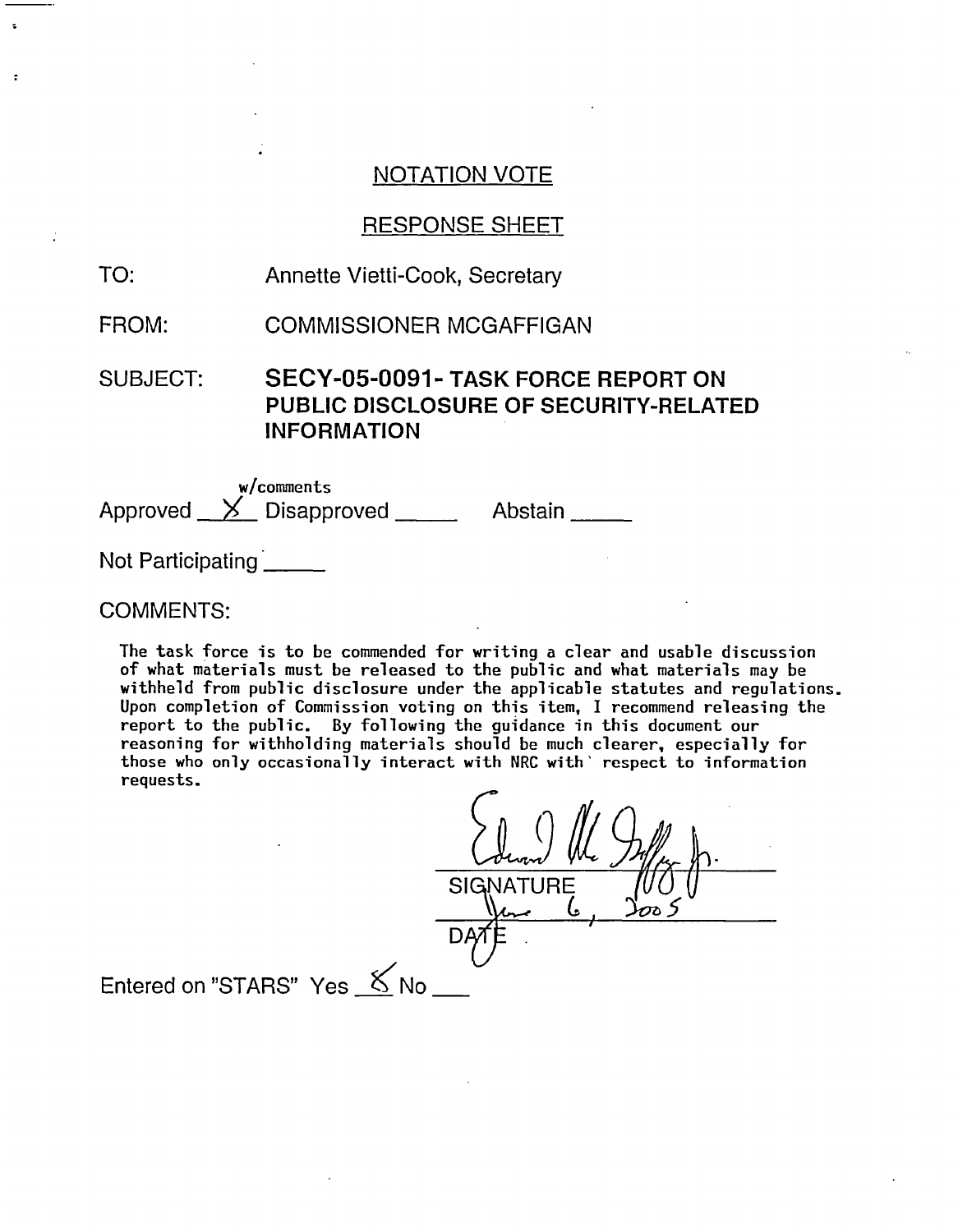## RESPONSE SHEET

- TO: Annette Vietti-Cook, Secretary
- FROM: COMMISSIONER MERRIFIELD

SUBJECT: **SECY-05-0091- TASK FORCE REPORT ON PUBLIC DISCLOSURE OF SECURITY-RELATED INFORMATION**

Approved <u>Latenc</u> Disapproved \_\_\_\_\_\_\_\_\_\_ Abstain

Not Participating \_\_\_\_\_\_

COMMENTS:

See attached comments.

SIGNA DÁTF

Entered on "STARS" Yes Mo \_\_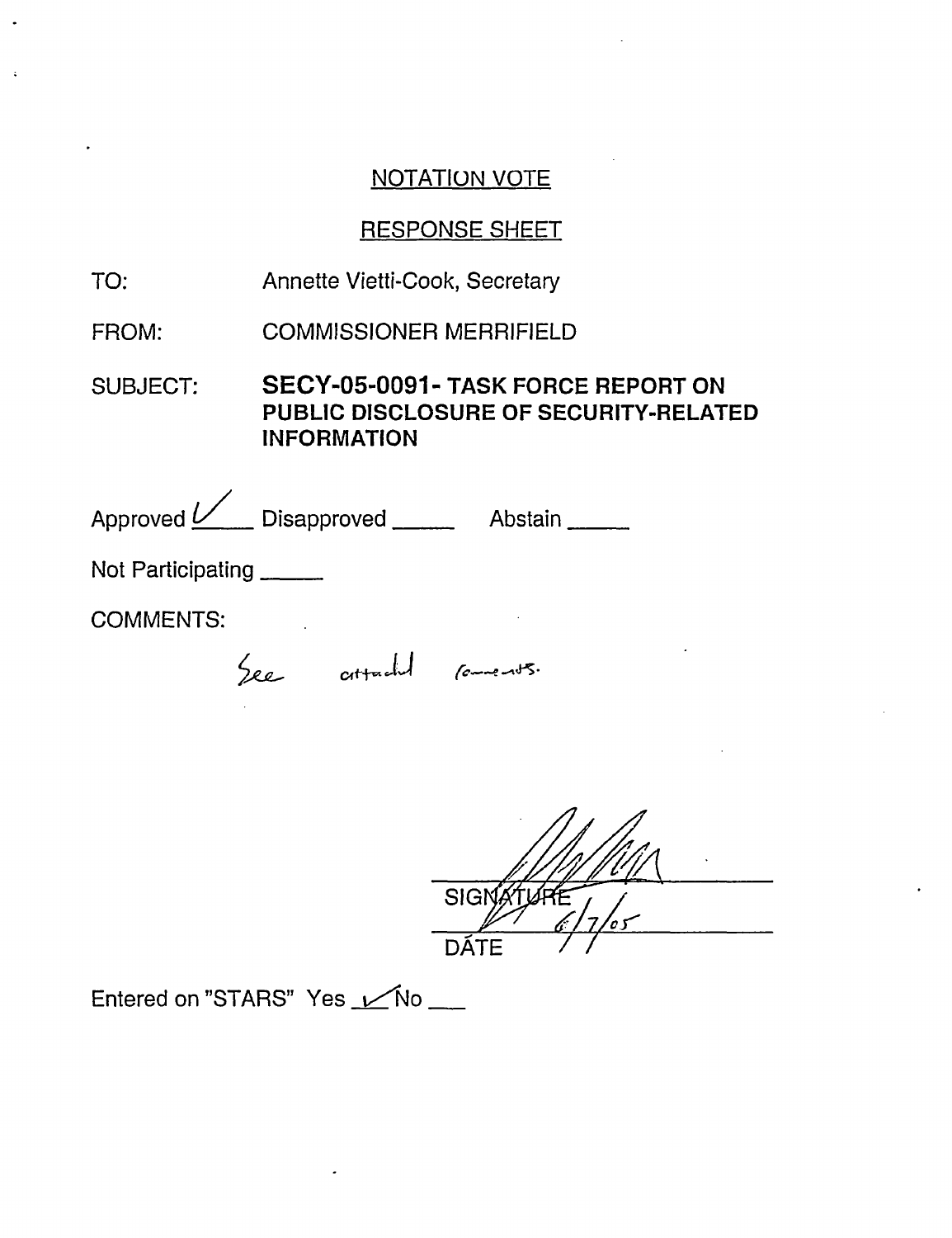#### Commissioner Merrifield's Comments on SECY-05-0091

I approve the Task Force's recommendations, as well as the proposed addition to Management Directive 3.1, "Freedom of Information Act." I would like to commend the staff for producing a well-written and thorough analysis of what can be a challenging area of the law. I believe this guidance will significantly enhance the staff's understanding of appropriate consideration and withholding of sensitive security information. I would also like to thank the staff for its quick response to the Commission's Staff Requirements Memorandum by engaging the Department of Justice and working collegially to produce an excellent work product.

In light of the "Lessons Learned" section of the report, OGC should formulate model language to be incorporated into future contracts and grants that would prescribe clear requirements for production of reports, publication of results, and responsibility for identifying and marking sensitive information. This list is by no means exhaustive, and OGC should carefully consider the report's recommendations to determine if other areas might benefit from development of model language. Any model language should be carefully reviewed prior to inclusion into future documents and if necessary, specifically tailored to meet the needs of the Agency in a particular agreement.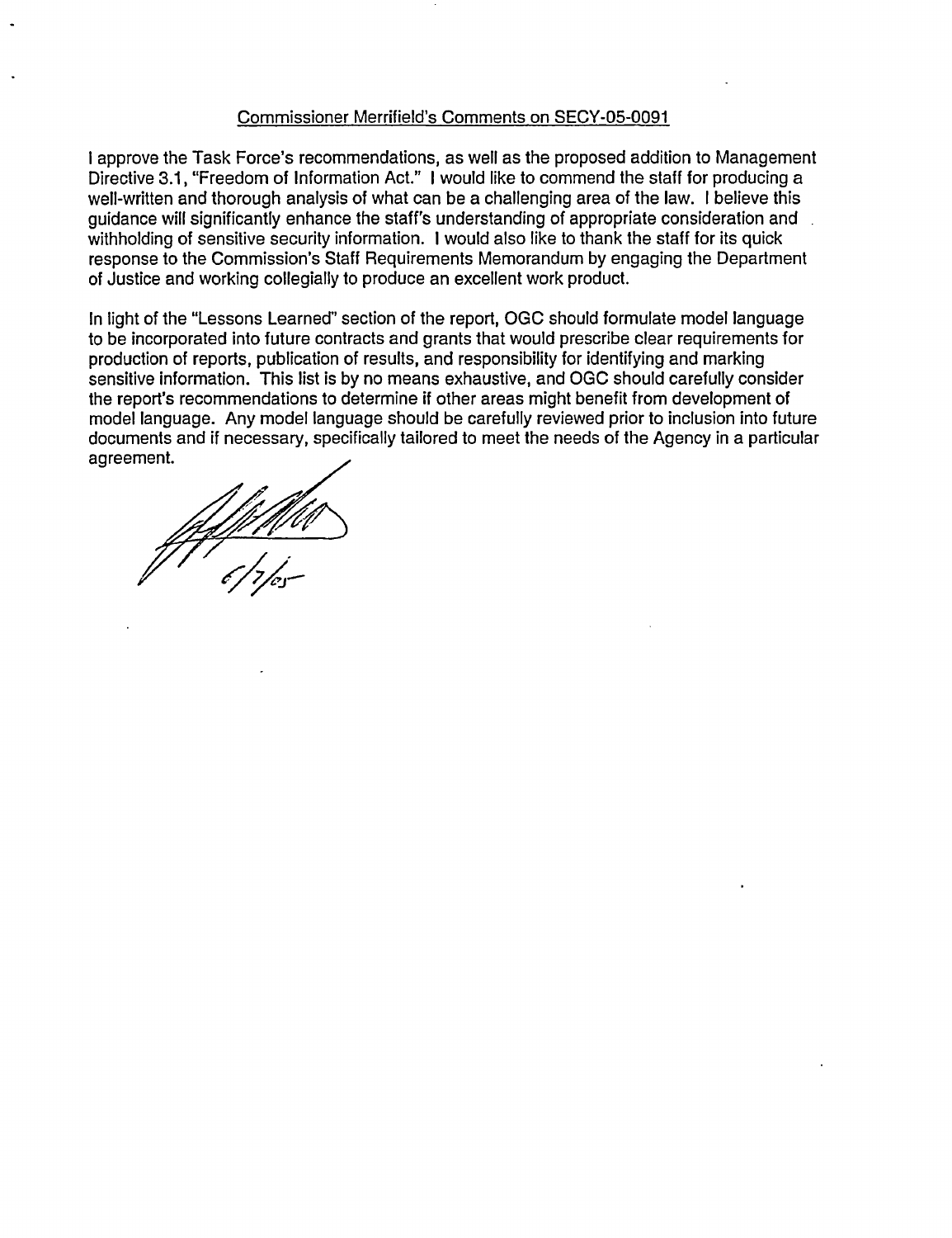## RESPONSE SHEET

- TO: Annette Vietti-Cook, Secretary
- FROM: COMMISSIONER JACZKO

SUBJECT: SECY-05-0091- TASK FORCE REPORT ON PUBLIC DISCLOSURE OF SECURITY-RELATED INFORMATION

Approved X Disapproved Abstain

Not Participating

 $\ddot{\cdot}$ 

COMMENTS: See attached comments.

I  $S$ GNATURE DATE

Entered on "STARS" Yes  $X$  No  $\_\_\_\_\$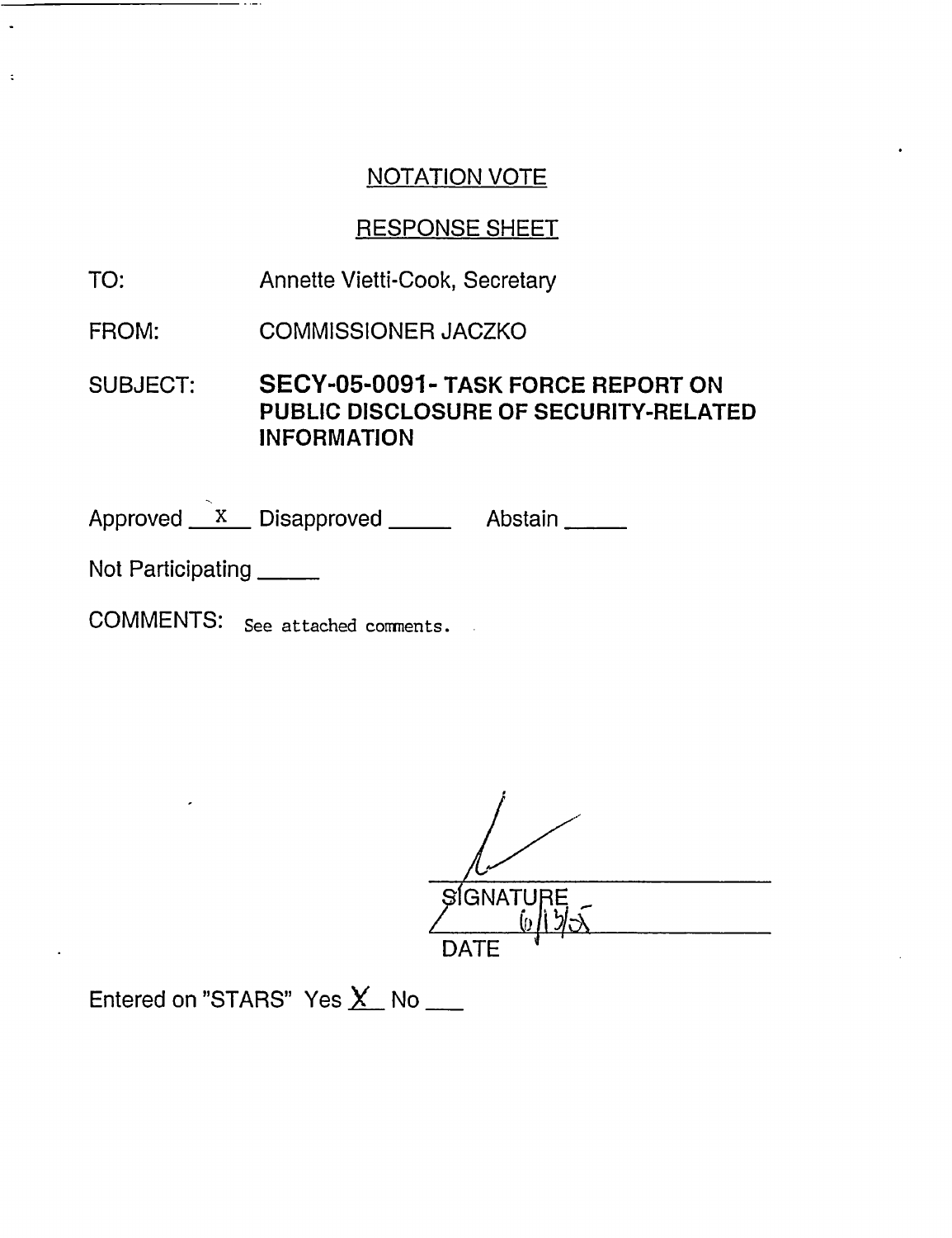#### **Commissioner Jaczko's Comments on** SECY-05-0091 **Task Force Report on Public Disclosure of Security-Related Information**

Because transparency is such a crucial issue for this agency and a guiding principle for me in my work on the Commission, I have been actively engaged on FOIA matters and strongly supported the formation of this Task Force. I am thus greatly appreciative of the Task Force's efforts to accomplish the direction provided by the Commission regarding this important subject and I approve of the Task Force's recommendations. I also commend the Task Force for drafting a comprehensible paper on these often complicated matters and believe that this paper should be made publicly available. This report and the General Guidance, which will be incorporated into Management Directive 3.1, will provide much needed direction to the staff, as well as an explanation to our external stakeholders, and will aid with the agency's consistent application of FOIA exemptions.

In furtherance of this end, and to ensure that this guidance is effectively integrated into all agency FOIA reviews, the Task Force should develop and implement a training program for NRC staff members who routinely deal with FOIA matters. Because FOIA continues to evolve through court decisions, the training program material should be updated on a periodic basis and the updated information routinely provided to those with FOIA duties. Additionally, in developing this training program, the Task Force should consider developing a program that would allow the material to be accessed with ease, perhaps a web-based training module, so that staff members with periodic FOIA questions would be able to easily review the latest agency guidance.

Finally, I look forward to reviewing the paper outlining the SISP criteria for nuclear materials related-information to see how the SISP criteria correlates with the FOIA exemptions.

 $6|17|05$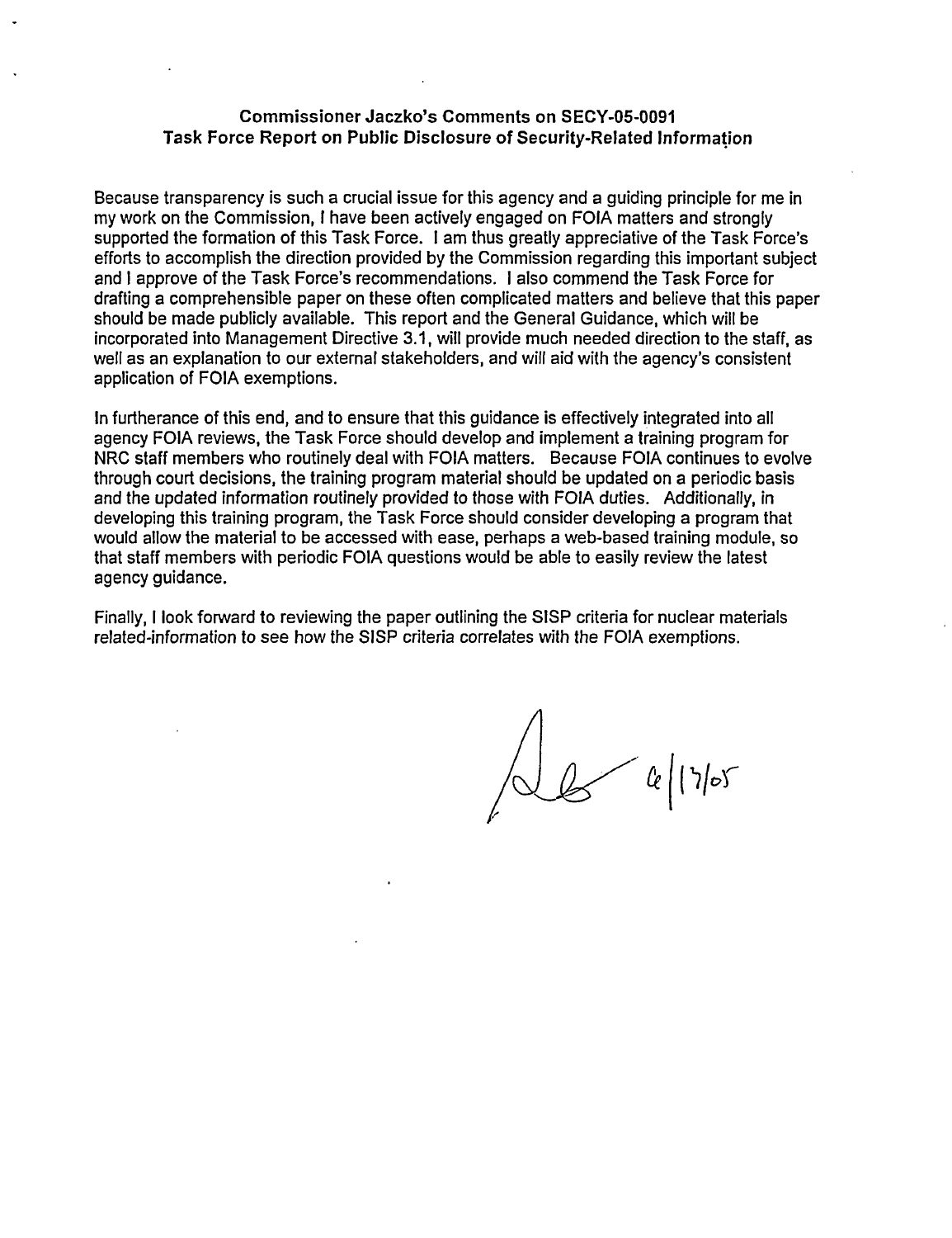## RESPONSE SHEET

- TO: Annette Vietti-Cook, Secretary
- FROM: COMMISSIONER LYONS

SUBJECT: **SECY-05-0091** - **TASK FORCE REPORT ON PUBLIC DISCLOSURE OF SECURITY-RELATED INFORMATION**  $\mathcal{A}=\mathcal{A}^{\dagger}$  ,  $\mathcal{A}^{\dagger}$ 

Approved  $X$  Disapproved  $\frac{1}{1}$  Abstain  $\frac{1}{1}$ 

Not Participating

COMMENTS:

5ee attached commenter

DATE

Entered on "STARS" Yes  $\checkmark$  No  $\Box$